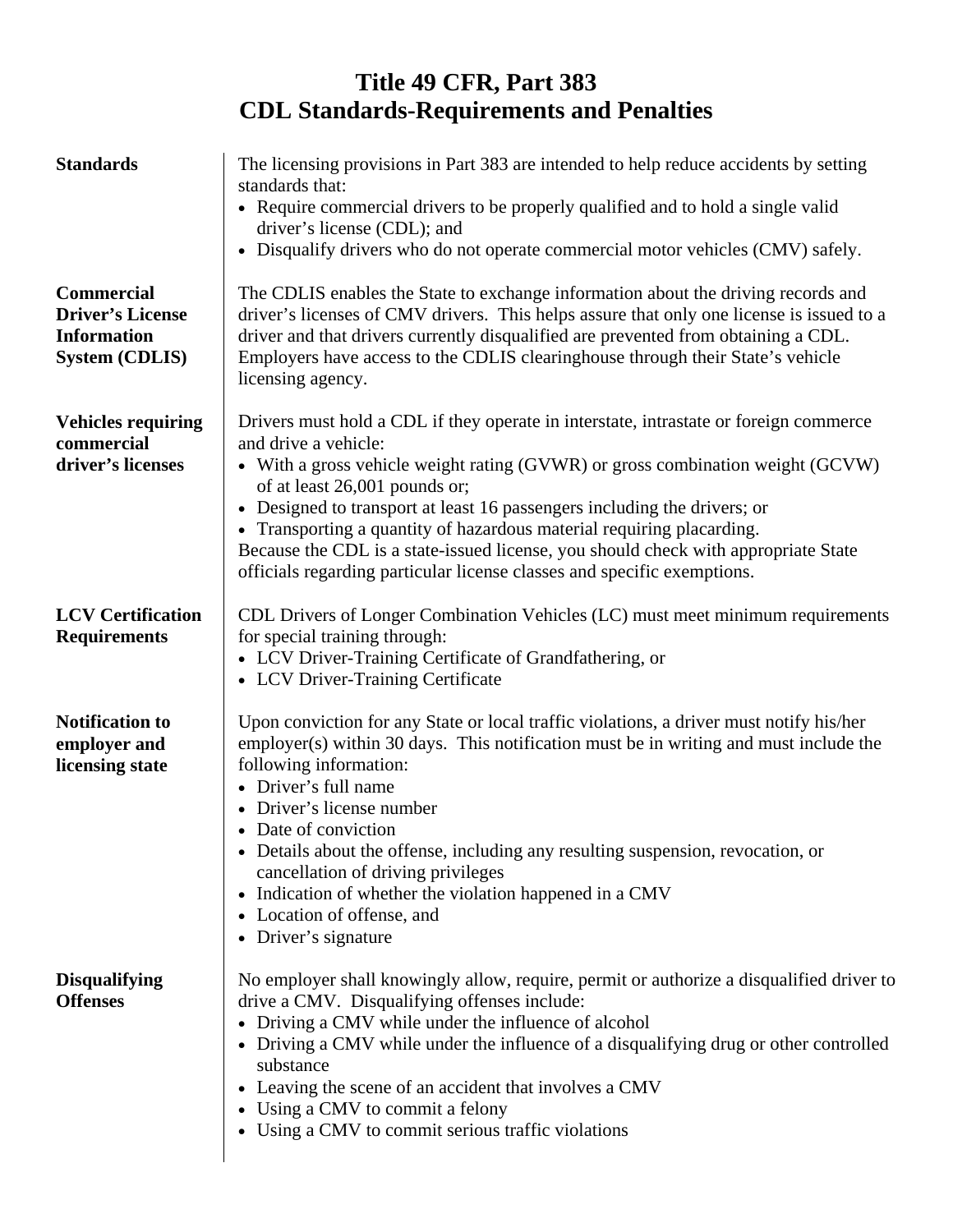| <b>Disqualifying</b><br>Offenses (cont.) | • Using a CMV to violate an Out-of-Service Order<br>• Using a CMV to violate the Railroad-Highway Grade Crossing rule.                                                                                                                                                                                                                                                                                                                                                 |
|------------------------------------------|------------------------------------------------------------------------------------------------------------------------------------------------------------------------------------------------------------------------------------------------------------------------------------------------------------------------------------------------------------------------------------------------------------------------------------------------------------------------|
| <b>Penalties</b>                         | A driver convicted of a felony offense for using a CMV for manufacturing, distributing<br>or dispensing a controlled substance is disqualified for life, but may be eligible for<br>reinstatement after 10 years.                                                                                                                                                                                                                                                      |
| 60-Day<br><b>Suspensions</b>             | A 60-day suspension will be imposed following conviction for two serious traffic<br>violations within three years while driving a CMV. These violations include:<br>• Excessive speeding (15 miles per hour or more above the posted speed limit in a<br>single offense)<br>• Reckless driving, improper or erratic lane changes, or following the vehicle ahead<br>too closely; and<br>• Traffic offenses involving a fatal accident                                  |
| $120$ -Day<br><b>Suspensions</b>         | A 120-day suspension will be imposed following three convictions of any serious<br>violations within three years                                                                                                                                                                                                                                                                                                                                                       |
| <b>Implied Consent</b>                   | Any CDL holder is automatically considered to have consented to alcohol testing by a<br>State or jurisdiction.                                                                                                                                                                                                                                                                                                                                                         |
| <b>Endorsements</b>                      | In addition to general knowledge and skills tests, drivers who operate specialized<br>commercial motor vehicles must pass additional tests and obtain endorsements on the<br>CLD, as follows:<br>• T-Double/triple trailers (knowledge test only)<br>• P-Passenger (knowledge and skills test)<br>• N-Tank vehicle (knowledge test only)<br>• H-Hazardous materials (knowledge test only)<br>• X-Combination of tank vehicle and hazardous materials (knowledge tests) |
| <b>Air Brake</b><br><b>Restrictions</b>  | If an applicant fails the air brake section of the knowledge test, or performs the skills<br>test in a vehicle not equipped with air brakes, his/her CDL, if issued, will indicate that<br>the license holder may not operate any CMV equipped with air brakes.<br>Note: For the purposes of the skills test and the license restriction, air brakes include<br>any braking system that operates fully or partially on the air brake principle.                        |

For additional assistance contact: Utah Department of Transportation, Motor Carrier Division (801) 965-4243. This fact sheet is intended as a resource. It is not intended to explain all requirements of Utah Law. Contact our office for additional assistance 07/04